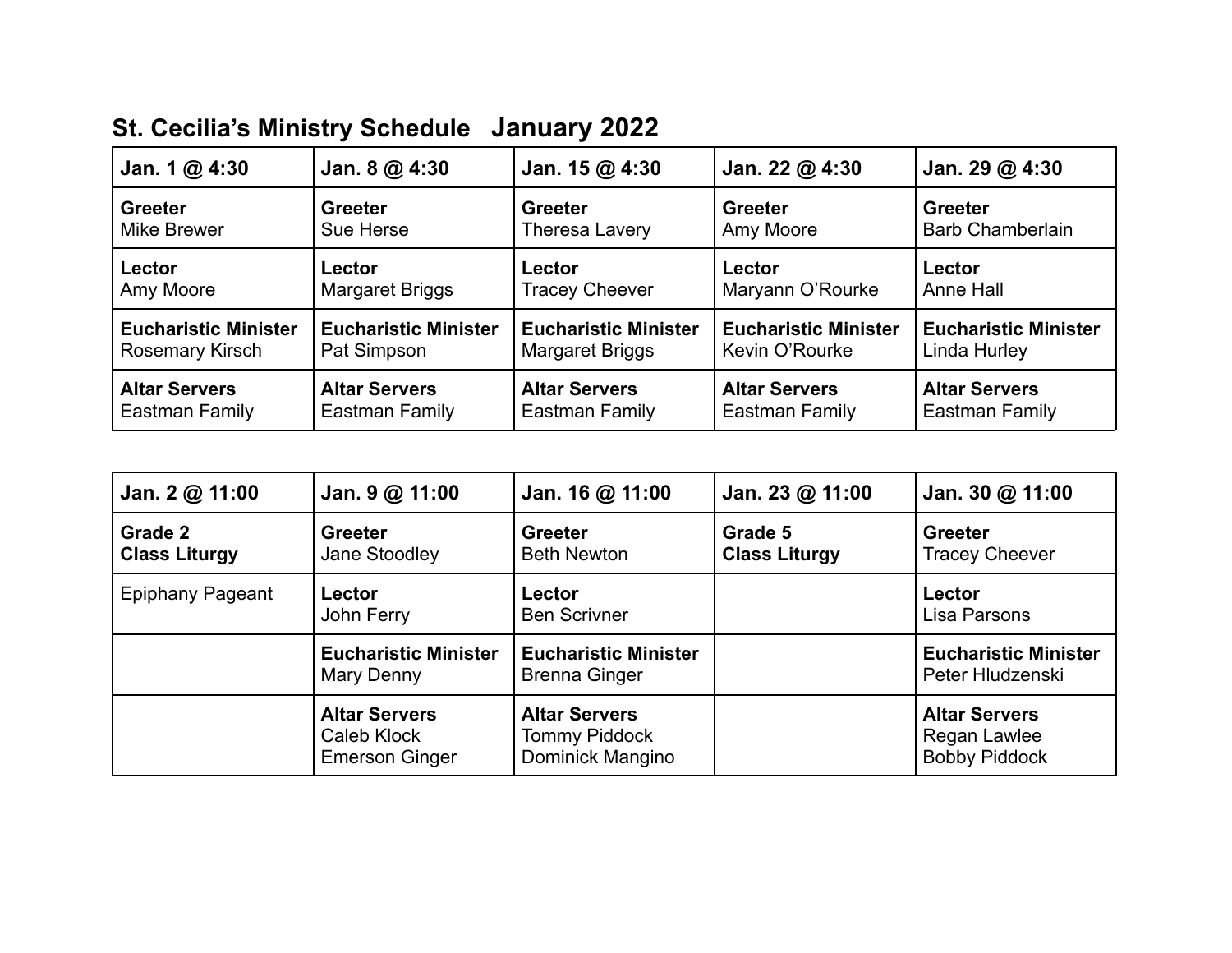## **St. Cecilia's Ministry Schedule February 2022**

| Feb. $5@4:30$                                 | Feb.12 @ 4:30                                              | Feb. 19 @ 4:30                                        | Feb. 26 $@$ 4:30                                                  | <b>Questions or Concerns?</b>                                                     |  |
|-----------------------------------------------|------------------------------------------------------------|-------------------------------------------------------|-------------------------------------------------------------------|-----------------------------------------------------------------------------------|--|
| <b>Greeter</b><br>Amy Moore                   | <b>Greeter</b><br><b>Mike Brewer</b>                       | <b>Greeter</b><br>Sue Herse                           | <b>Greeter</b><br>Linda Hurley                                    | Please contact the office<br>at 315-232-2392 or                                   |  |
| Lector<br>Maryann O'Rourke                    | Lector<br>Margaret Briggs                                  | Lector<br><b>Tracey Cheever</b>                       | Lector<br>Amy Moore                                               | Lorraine Caramanna at<br>315-408-8147.                                            |  |
| <b>Eucharistic Minister</b><br>Kevin O'Rourke | <b>Eucharistic Minister</b><br>Pat Simpson                 | <b>Eucharistic Minister</b><br><b>Margaret Briggs</b> | <b>Eucharistic Minister</b><br>Anne Hall                          | If you are unable to serve,<br>please find a substitute<br>and leave a message on |  |
| <b>Altar Servers</b><br>Eastman Family        | <b>Altar Servers</b><br>Everett Eastman<br>Jackson Eastman | <b>Altar Servers</b><br>Eastman Family                | <b>Altar Servers</b><br>Natalie Eastman<br><b>Everett Eastman</b> | the office phone for<br>Deacon Larry.                                             |  |

| Feb. 6 @ 11:00              | Feb. 13 @ 11:00      | Feb. 20 @ 11:00             | Feb. 27 @ 11:00             |
|-----------------------------|----------------------|-----------------------------|-----------------------------|
| <b>Greeter</b>              | Grade 4              | <b>Greeter</b>              | <b>Greeter</b>              |
| <b>Rosemary Kirsch</b>      | <b>Class Liturgy</b> | Denise Wallace              | <b>Tracey Cheever</b>       |
| Lector                      |                      | Lector                      | Lector                      |
| <b>Ben Scrivner</b>         |                      | <b>Brenna Ginger</b>        | Lorraine Caramanna          |
| <b>Eucharistic Minister</b> |                      | <b>Eucharistic Minister</b> | <b>Eucharistic Minister</b> |
| <b>Phyllis Conley</b>       |                      | Mary Denny                  | <b>Rosemary Kirsch</b>      |
| <b>Altar Servers</b>        |                      | <b>Altar Servers</b>        | <b>Altar Servers</b>        |
| Dominick Mangino            |                      | Kaylee Zuber                | Regan Lawlee                |
| Francesca Mangino           |                      | Jared Zube                  | Jenna Lawlee                |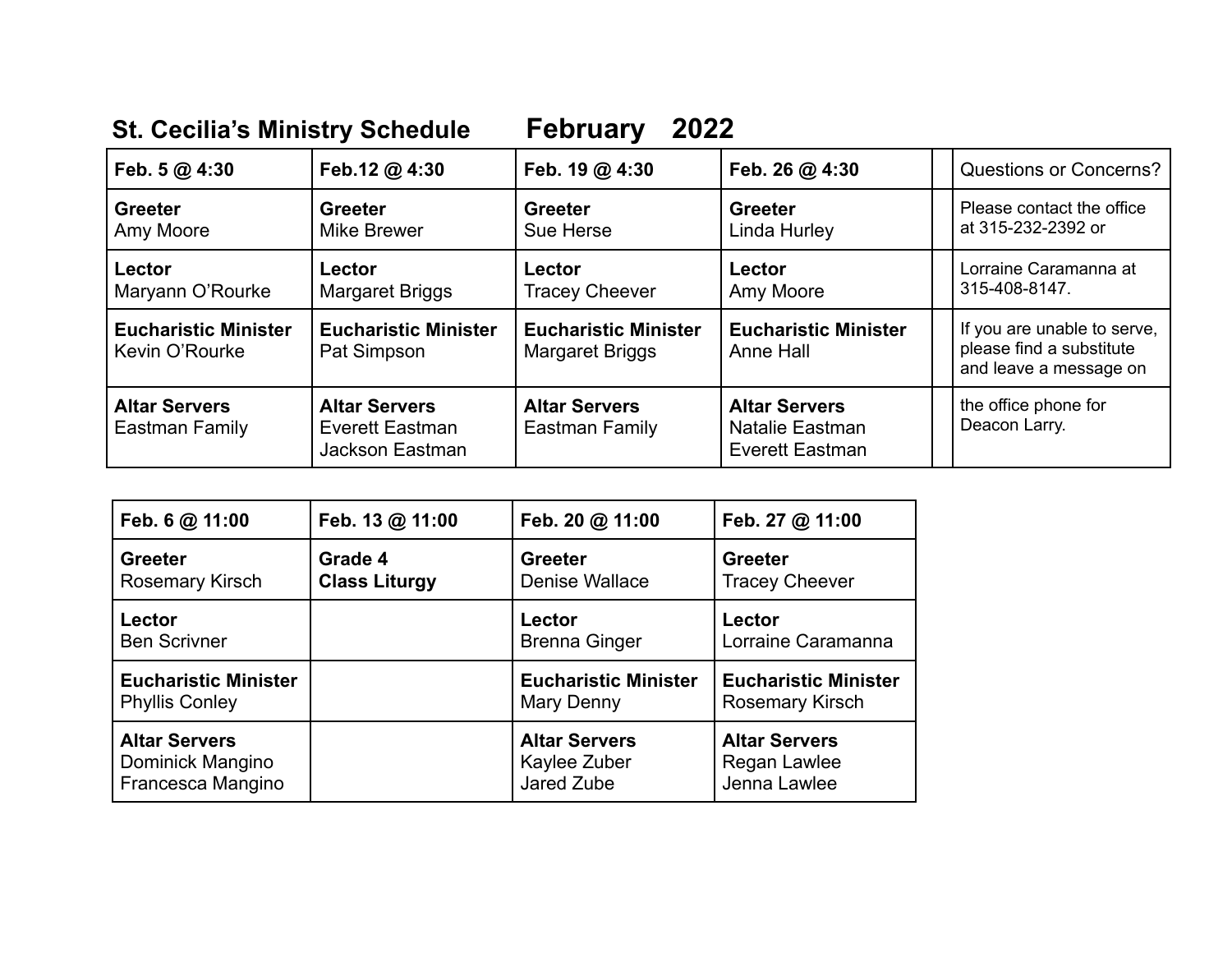## **St. Cecilia's Ministry Schedule March 2022**

| March 5 @ 4:30                         | March 12 @ 4:30                                            | March 19 @ 4:30                        | March 26 @ 4:30                                            | <b>Altar Linens</b> |
|----------------------------------------|------------------------------------------------------------|----------------------------------------|------------------------------------------------------------|---------------------|
| <b>Greeter</b>                         | <b>Greeter</b>                                             | <b>Greeter</b>                         | <b>Greeter</b>                                             | January             |
| Amy Moore                              | Mike Brewer                                                | Theresa Lavery                         | Barbara Chamberlain                                        | Catalina VanCamp    |
| Lector                                 | Lector                                                     | Lector                                 | Lector                                                     | <b>February</b>     |
| Maryann O'Rourke                       | <b>Margaret Briggs</b>                                     | Anne Hall                              | <b>Rosemary Kirsch</b>                                     | Sue Herse           |
| <b>Eucharistic Minister</b>            | <b>Eucharistic Minister</b>                                | <b>Eucharistic Minister</b>            | <b>Eucharistic Minister</b>                                | <b>March</b>        |
| Kevin O'Rourke                         | Rosemary Kirsch                                            | Linda Hurley                           | Margaret Briggs                                            | Linda Hludzenski    |
| <b>Altar Servers</b><br>Eastman Family | <b>Altar Servers</b><br>Natalie Eastman<br>Everett Eastman | <b>Altar Servers</b><br>Eastman Family | <b>Altar Servers</b><br>Jackson Eastman<br>Everett Eastman |                     |

| March 6 @ 11:00             | March 13 @ 11:00            | March 20 @ 11:00            | March 27 @ 11:00            |
|-----------------------------|-----------------------------|-----------------------------|-----------------------------|
| <b>Greeter</b>              | <b>Greeter</b>              | <b>Greeter</b>              | <b>Greeter</b>              |
| <b>Rosemary Kirsch</b>      | Jane Stoodley               | <b>Beth Newton</b>          | <b>Tracey Cheever</b>       |
| Lector                      | Lector                      | Lector                      | Lector                      |
| John Ferry                  | Lisa Parsons                | <b>Ben Scrivner</b>         | Denise Wallace              |
| <b>Eucharistic Minister</b> | <b>Eucharistic Minister</b> | <b>Eucharistic Minister</b> | <b>Eucharistic Minister</b> |
| Mary Denny                  | <b>Phyllis Conley</b>       | Peter Hludzenski            | Jean Stowell                |
| <b>Altar Servers</b>        | <b>Altar Servers</b>        | <b>Altar Servers</b>        | <b>Altar Servers</b>        |
| Francesca Mangino           | Regan Lawlee                | Caleb Klock                 | <b>Tommy Piddock</b>        |
| Dominick Mangino            | Jenna Lawlee                | <b>Emerson Ginger</b>       | <b>Bobby Piddock</b>        |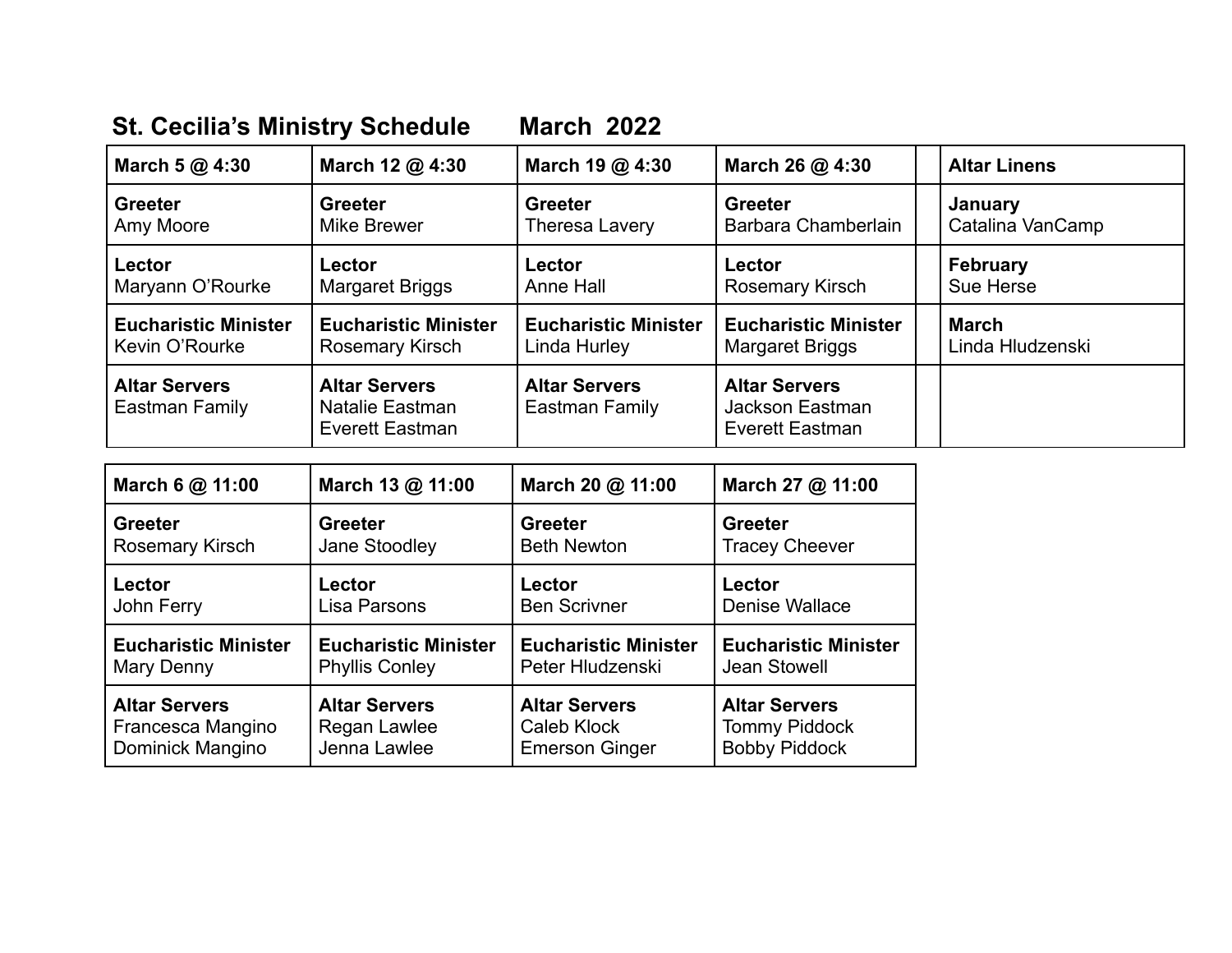**Lectors,** please read the Responsorial Psalm and Gospel Acclamation if there is not a music minister.

If Deacon Larry is absent, please read the Prayer Intentions.

In an effort to keep everyone healthy, **Eucharistic Ministers**, please disinfect your hands *after* you receive Communion, before distributing Communion to others, and please refrain from touching your mask.

COVID safety rules continue to change. At this time, (December 2021) masks are required in public places.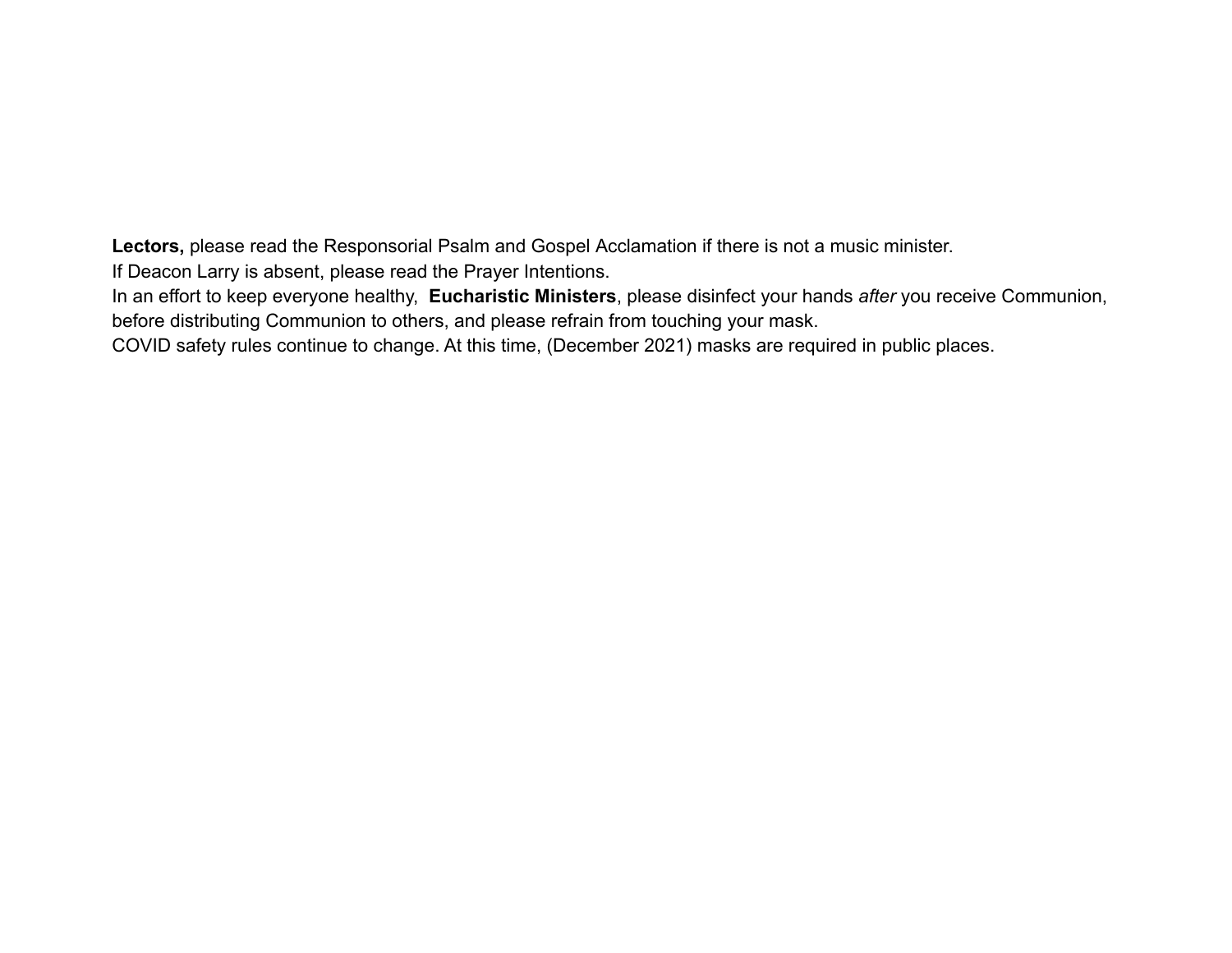| <b>Eucharistic Minister</b> | Greeter                                        | # | $\pmb{\#}$ |
|-----------------------------|------------------------------------------------|---|------------|
|                             |                                                |   |            |
| Lois Wille                  |                                                |   |            |
|                             |                                                |   |            |
|                             |                                                |   |            |
|                             |                                                |   |            |
|                             |                                                |   |            |
| Jim McGowan                 |                                                |   |            |
|                             |                                                |   |            |
|                             |                                                |   |            |
|                             |                                                |   |            |
|                             |                                                |   |            |
| Nancy Tackley               |                                                |   |            |
|                             |                                                |   |            |
|                             |                                                |   |            |
|                             |                                                |   |            |
|                             |                                                |   |            |
|                             |                                                |   |            |
|                             |                                                |   |            |
|                             |                                                |   |            |
|                             |                                                |   |            |
|                             |                                                |   |            |
|                             |                                                |   |            |
|                             |                                                |   |            |
|                             |                                                |   |            |
|                             |                                                |   |            |
|                             |                                                |   |            |
| Signe McGowan               |                                                |   |            |
|                             |                                                |   |            |
|                             |                                                |   |            |
|                             |                                                |   |            |
|                             |                                                |   |            |
|                             |                                                |   |            |
|                             |                                                |   |            |
|                             |                                                |   |            |
|                             |                                                |   |            |
|                             |                                                |   |            |
|                             |                                                |   |            |
|                             | Polly Matarese<br>Mary Bryant<br>Patty Randall |   |            |